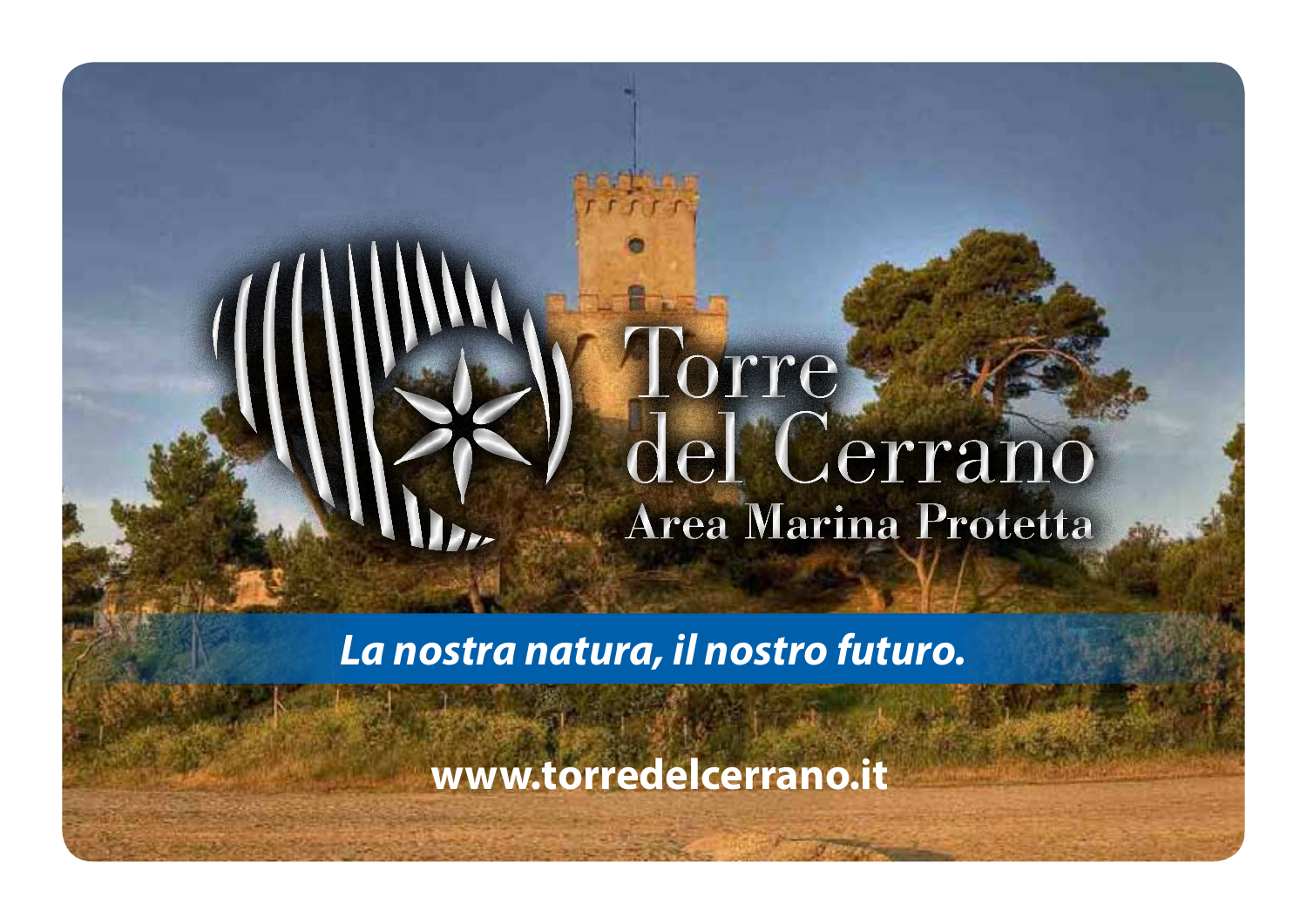#### **Una risorsa, una ricchezza.**

Fra cielo e terra uno specchio d'acqua protetto dove proteggere le preziose risorse del mare. L'area marina della Torre del Cerrano si trova in Abruzzo, la "regione verde d'Europa" con oltre il 30% del territorio tutelato.

Nel tratto teramano, fra due Comuni, Pineto e Silvi, l'area marina delimita sette chilometri di costa e completa un programma di protezione e valorizzazione dell'ambiente affiancandosi alla rete di oasi sottomarine che hanno consentito, in questi anni, la salvaguardia, il ripopolamento e lo studio dell'ecosistema marino.

Nel nome, in realtà un toponimo, "Torre del Cerrano", i simboli della storia e dell'identità di questo territorio. Cerrano, il torrente che scende dalle colline di Atri – dove si trovano gli splendidi calanchi, altra area protetta - e sfocia nella marina di Silvi, e la Torre, costruita nel 1568 dagli spagnoli, baluardo contro i pirati saraceni. Il fortilizio si affaccia fra le dune, completamente restaurato e sede di una esposizione del museo del mare di Pescara, a due chilometri dal centro di Pineto





*A resource, a treasure.*

*A mirror of water under the blue sky where to protect the precious resources of the sea. The marine area of "Torre del Cerrano" is located in Abruzzo, "the green region of Europe", and more than 30% of its territory is now protected.*

*The marine area is situated in the province of Teramo, between the city of Pineto and that of Silvi, it spreads out along 7 km of coastline and is the key point of a program of environmental protection and development. Thanks to this program and to the network of submarine oases, in the last few years it has been possible to safeguard, restock and study the* 

*marine ecosystem.*

*The place name "Torre del Cerrano" contains symbols of the story and identity of this territory. Cerrano is the name of a torrent flowing among the hills of Atri – another protected area which is famous for its wonderful badlands, a typical soil erosion– and flows into the sea in Silvi. The tower was built in 1568 by the Spanish and was a bulwark against Saracen pirates. The fortalice, which overlooks the dunes, has been completely restored and now there is an exhibition of the sea museum of Pescara, only 2 km away from the centre of Pineto.*



Torre del Cerrano - Area Marina Protetta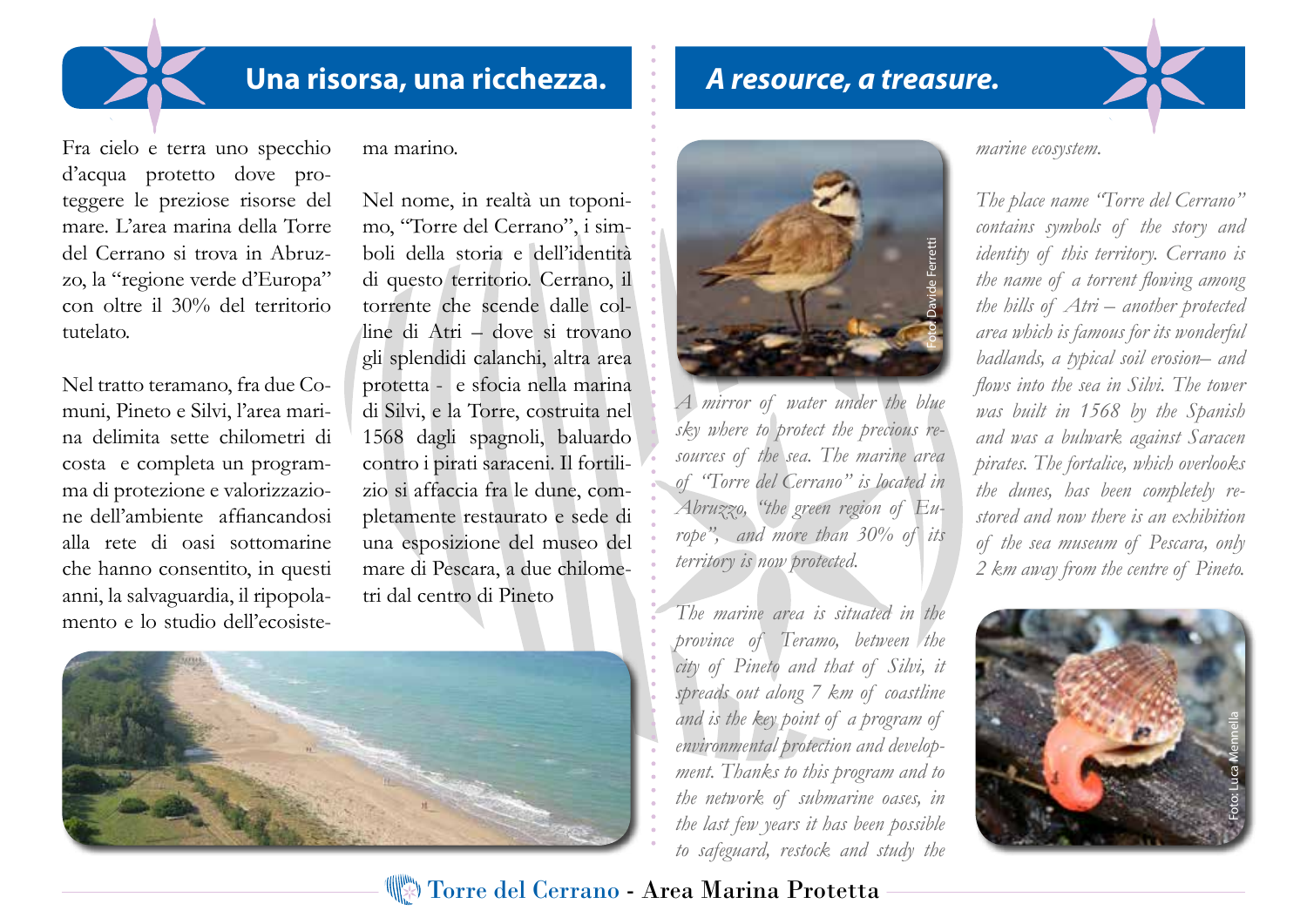

Il fortilizio deve il suo nome dall'omonimo torrente che scende dai colli di Atri, la cui foce è situata a 500 metri a sud della torre. Secondo gli storici Strabone e Sorricchio, era il sito dell'antico porto di Atri e meta di scalo di navi cariche di cereali provenienti dalla Puglia e dalla Sicilia.

La sua costruzione, così come oggi la vediamo, nella sua parte basale, risale al 1568 per opera del reame spagnolo di Napoli, sotto Alfonzo Salazar, anche se i lavori si eseguirono sulle rovine di una torre più antica già restaurata nel 1287.

Le parti alte e laterali della Torre sono un'aggiunta più recente, realizzata nel secolo scorso dalle famiglie che la utilizzarono prima che, nel 1983, diventasse patrimonio della Provincia di Teramo. Oggi la Torre ospita il Museo del Mare, l'Info-point dell'Area Marina Protetta e il Centro Internazionale di Formazione Veterinaria dell'IZS A&M.

### **La Torre** *The Tower*

*The fortalice derives its name from that of the torrent Cerrano that has its own estuary 500 metres south of the Tower. It flows among the hills of Atri. According to historians Strabone and Sorricchio, the mouth of the torrent was the ancient harbour of Atri and a port of call for many ships carrying cereals from Apulia and Sicily.*

*The ground level of the tower as we may see it today, dates back to 1568* 



*The upper levels and the sides of the tower has been added more recently. Actually they were build last century by the families who had used it before it became heritage site of the province of Teramo in 1983. Today the tower is the head office of the Centre of Marine Biology.*

*and was built under Alfonso Sala-*





#### Torre del Cerrano - Area Marina Protetta